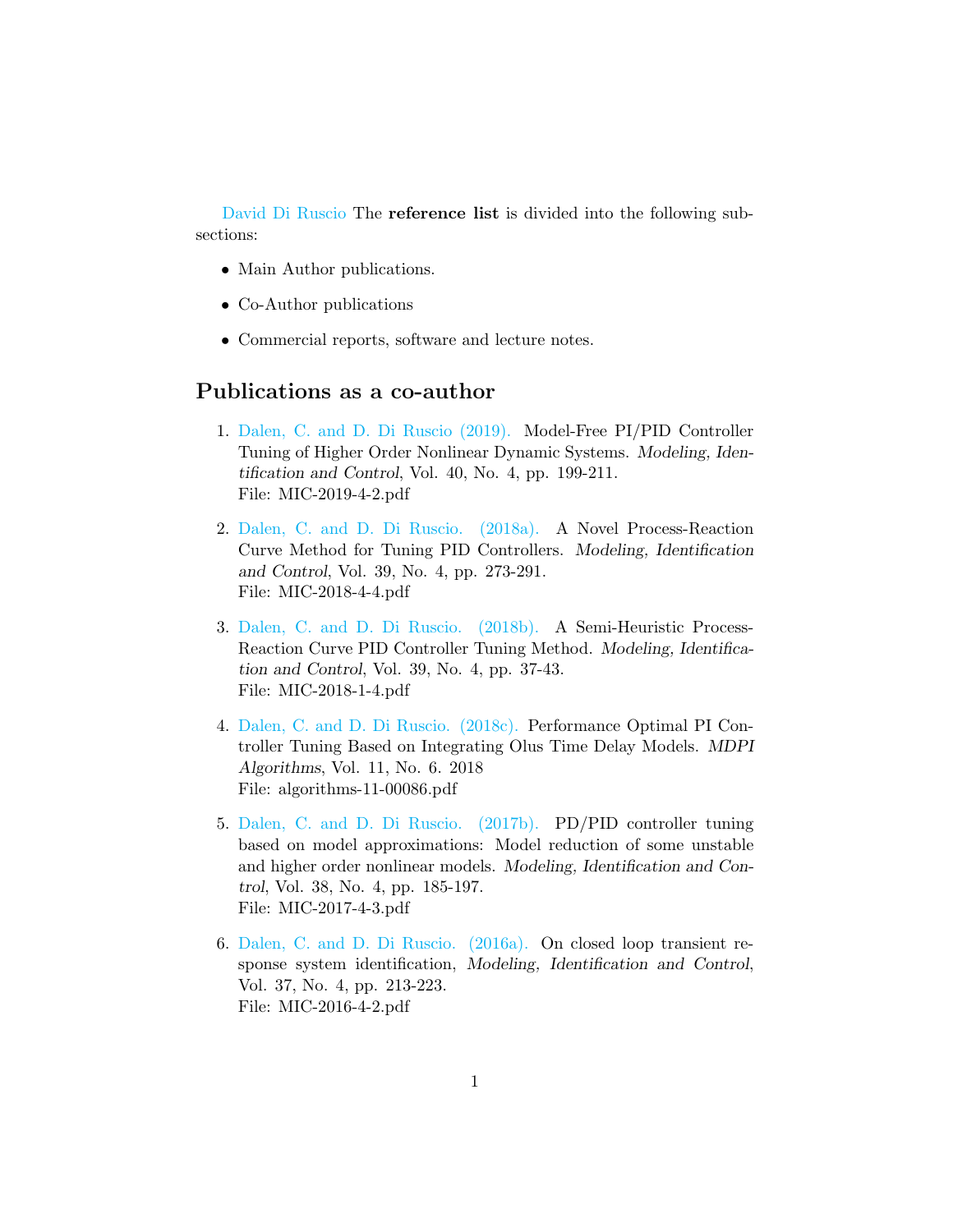- 7. [Dalen, C. and D. Di Ruscio. \(2016b\).](http://www.mic-journal.no/PDF/2016/MIC-2016-1-4.pdf) Model-Free Predictive Anti-Slug Control of a Well-Pipeline-Riser, Modeling, Identification and Control, Vol. 37, No. 1, pp. 41-52. File: MIC-2016-1-4.pdf
- 8. [Dalen, C. and Di Ruscio, D. and Nilsen, R. \(2015\).](http://www.mic-journal.no/PDF/2015/MIC-2015-3-5.pdf) Model-free optimal anti-slug control of a well-pipeline-riser in the K-Spice/LedaFlow simulator, Modeling, Identification and Control, Vol. 36, No. 3, pp. 179-188.

File: MIC-2015-3-5.pdf

- 9. Viumdal, Håkon and Mylvaganam, Saba and Di Ruscio, David (2014) System Identification of a Non-Uniformly Sampled Multi-Rate System in Aluminium Electrolysis Cells. Modeling, Identification and Control. Vol. 35, No. 3.
- 10. Sæther, A., Arakaki, C., Ratnayake, C. and D. Di Ruscio (2009). Prediction of Mass Flow Rate in Pneumatic Conveying using a System Identification Modeling Approach. Particulate Science and Technology.  $27(4)$ .
- 11. Sæther, A., C. Arakaki, C. Ratnayake and D. Di Ruscio (2008). Mass flow rate measurement in a pneumatic conveyor using a system identification modeling approach. Proceedings of the 4th International Symposium Reliable Flow of Particulate Solids, RELPOWFLO IV, Troms, Norway.
- 12. Komperød, M., T. A. Hauge, D. Di Ruscio and B. Lie (2008). Empirical modelling: Approximating the DSR E Sub-Space System Identification Algorithm by a Two-Step ARX Algorithm In Proceedings of the 49th Scandinavian Conference on Simulation and Modeling.
- 13. [Nilsen, G. W. and D. Di Ruscio \(2005\)](http://www.mic-journal.no/PDF/2005/MIC-2005-3-3.pdf) Closed Loop Subspace Identification. Modeling, Identification and Control. Vol. 26, No. 3. File: MIC-2005-3-3.pdf
- 14. Nilsen, G. W. and D. Di Ruscio (2004a). Using a dithering signal in the signal in the reference to improve the estimates from subspace identification methods on closed loop data. The 7th International Conference on Dynamics and Control of Process Systems. DYCOPS 7 - 2004, Boston, USA.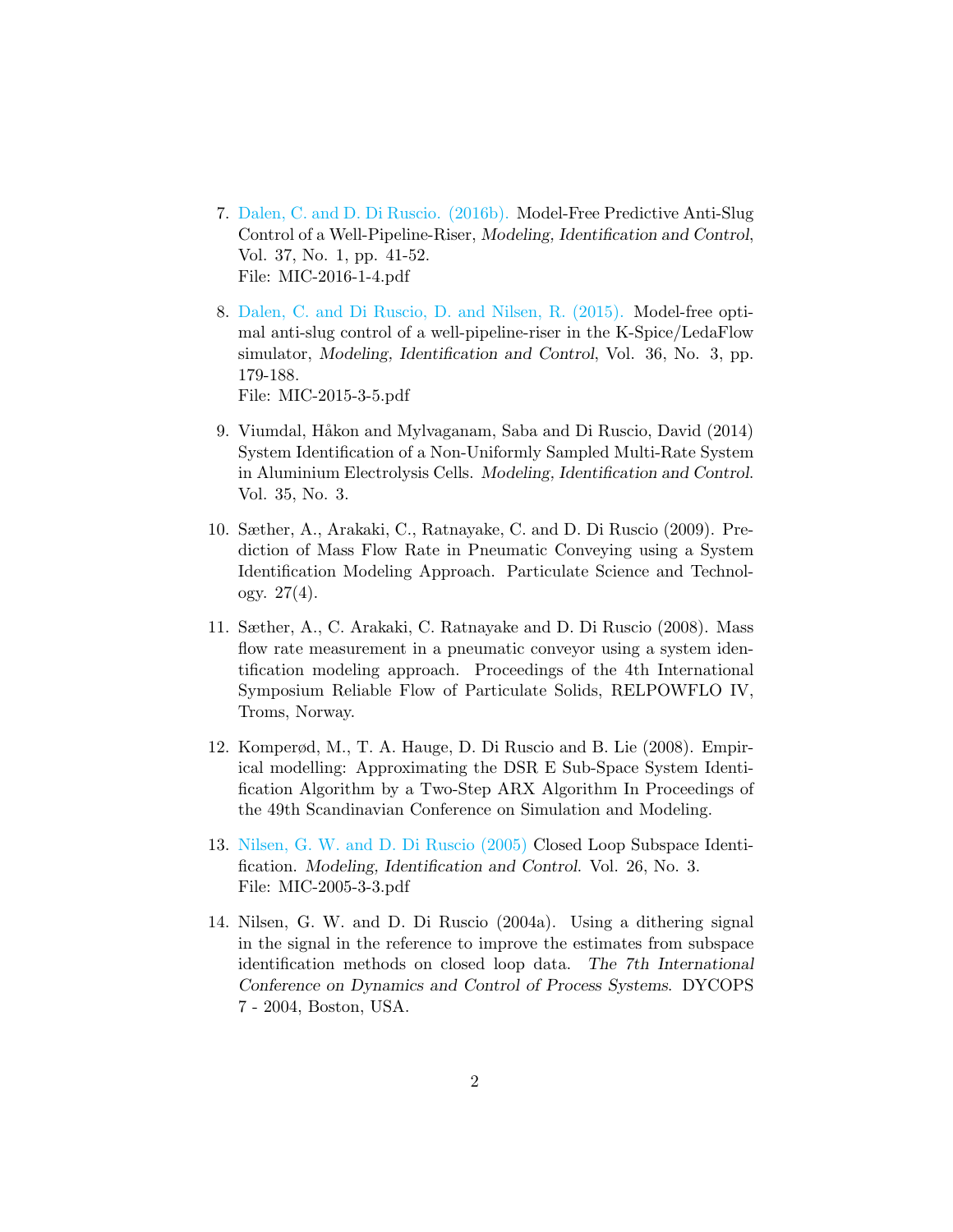- 15. Nilsen, G. W. and D. Di Ruscio (2004b) Using a dithering signal in the signal in the reference to improve the estimates from subspace identification methods on closed loop data. The 8th World Multi-Conference on Systemics, Cybernetics and Informatics. SCI 2004, Orlando, Florida, USA.
- 16. Nilsen, G. W. and D. Di Ruscio (2003). On the Total Least Squares and Ridge Regression Problems. Nordic Process Control Workshop 11, Trondheim, Norway, 2003.
- 17. Nilsen, G. W. and D. Di Ruscio (2004c) A comparison of the estimates from subspace identification methods used on closed loop data. Nordic process Control Workshop 12. Gothenburg, Sweden 2004.
- 18. Ergon, R. and D. Di Ruscio (1997) Dynamic System calibration by System Identification Methods. European Control Conference 1997, Brussels, Belgium.
- 19. Henriksen, R. and D. Di Ruscio (1992). Construction of minimal realizations from arbitrary time series. Twelfth IASTED International Conference, Modeling, Identification and Control. Innsbruck, February 15-17, 1993
- 20. Valderhaug, AA., D. Di Ruscio and J. G. Balchen (1990). Synthesis of Robust LQ-controllers. 11th IFAC World Congress, Tallin, USSR, August 13-17, 1990.
- 21. Balchen, J. G., Telnes, K. and D. Di Ruscio (1989). Frequency response adaptive control of a refrigeration cycle. Modeling, Identification and Control, vol. 10, no. 1, pp. 3-11.
- 22. Balchen, J. G., Telnes, K. and D. Di Ruscio (1989). Frequency response adaptive control of a refrigeration cycle. Preprints for IFAC international symposium on adaptive Control of Chemical Systems (ADCHEM), Copenhagen, Denmark, August 17-19.

#### Publications and related work: As Main Author

1. [Di Ruscio, D. and C. Dalen \(2017a\).](http://www.mic-journal.no/PDF/2017/MIC-2017-2-4.pdf) Tuning PD and PID Controllers for Double Integrating Plus Time Delay Systems, Modeling, Identification and Control, Vol. 38, No. 2, pp. 95-110. File: MIC-2017-2-4.pdf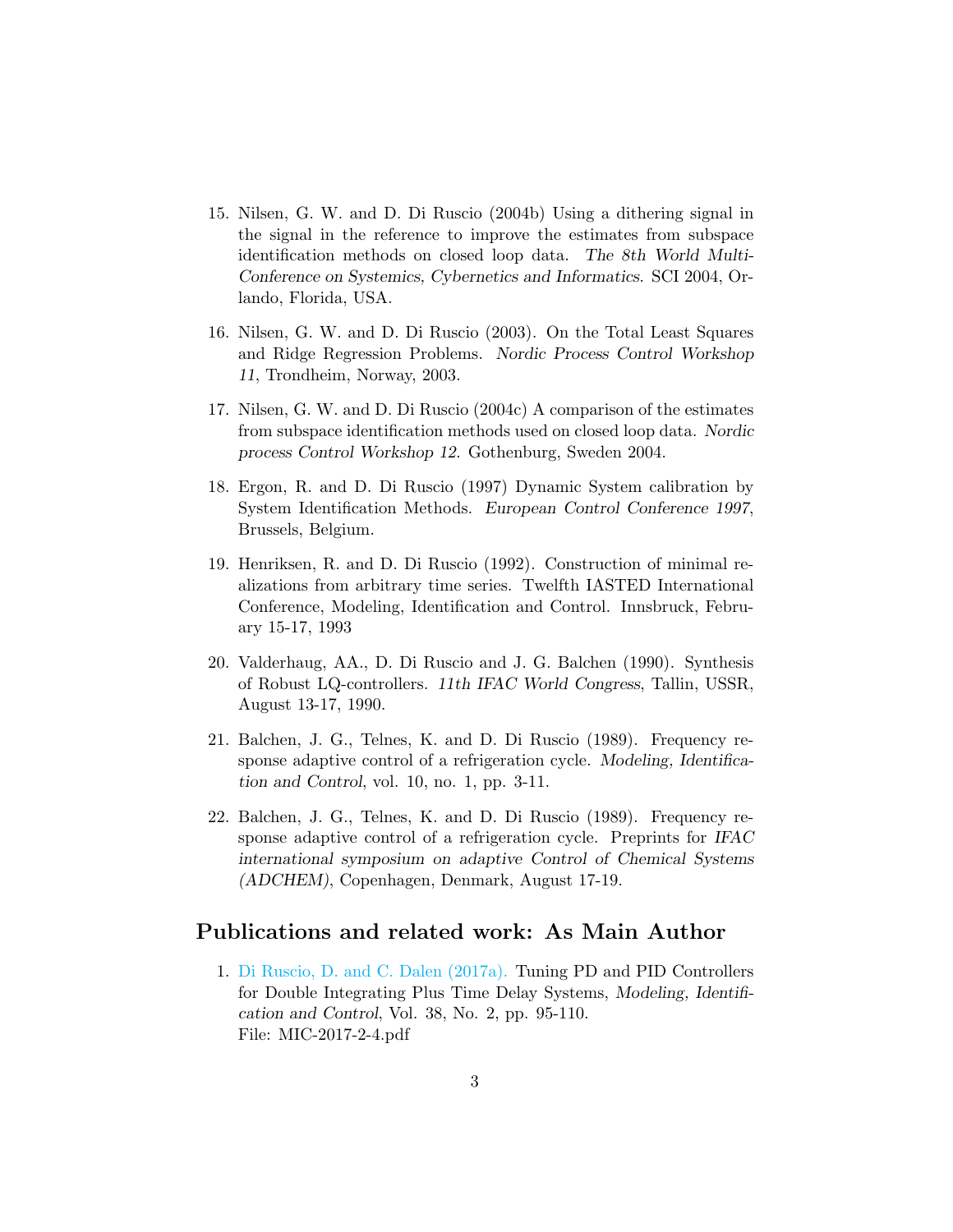- 2. [Di Ruscio, D. \(2013\).](http://www.mic-journal.no/PDF/2013/MIC-2013-3-2.pdf) Model Predictive Control with Integral Action: A simple MPC algorithm. Modeling, Identification and Control', Vol 34, No 3, pp. 119-129. File: MIC-2013-3-2.pdf
- 3. [Di Ruscio, D. \(2012a\).](http://www.mic-journal.no/PDF/2012/MIC-2012-2-1.pdf) Discrete LQ optimal control with integral action: A simple controller on incremental form for MIMO systems. Modeling, Identification and Control, Vol. 33, No. 2, pp. 35-44. File: MIC-2013-3-2.pdf
- 4. [Di Ruscio, D. \(2012b\).](http://davidr.no/cv_dir/papers/ddir_Crete2012_main_pid_tuning2conference.pdf) PI Controller Tuning Based on Integrating Plus Time Delay Models: Performance Optimal tuning. In Proceedings of the IASTED Control and Applications Conference. Crete Greece June 18-21, 2012. File: algorithms-11-00086.pdf
- 5. [Di Ruscio, D. \(2010\).](http://www.mic-journal.no/ABS/MIC-2010-4-3.asp) On Tuning PI Controllers for Integrating Plus Time Delay Systems. Modeling, Identification and Control, Vol. 31, No. 4, pp. 145-164. File: MIC-2010-4-3.pdf
- 6. [Di Ruscio, D. \(2009a\).](http://www.mic-journal.no/PDF/2009/MIC-2009-4-2.pdf) A Bootstrap Subspace Identification Method: Comparing Methods for Closed Loop Subspace Identification by Monte Carlo Simulations. Modeling, Identification and Control, Vol. 30, No. 4, pp. 203-222. File: MIC-2009-4-2.pdf
- 7. [Di Ruscio, D. \(2009b\).](http://www.mic-journal.no/ABS/MIC-2009-2-3.asp) Closed and Open Loop Subspace System Identification of the Kalman Filter. Modeling, Identification and Control, Vol. 30, No. 2, pp. 71-86. File: MIC-2009-2-3.pdf
- 8. [Di Ruscio, D. \(2008\).](http://davidr.no/cv_dir/papers/ddir_orlando2008.pdf) Subspace system identification of the Kalman filter: open and closed loop systems. In Proceedings of the International Multi-Conference on Engineering and Technological Innovation. June 29th-July 2nd, Orlando, Florida, USA.
- 9. [Di Ruscio, D. \(2003\).](http://www.mic-journal.no/PDF/2003/MIC-2003-3-1.pdf) Subspace System Identification of the Kalman Filter. Modeling, Identification and Control, vol. 24, no.3, pp. 125- 157.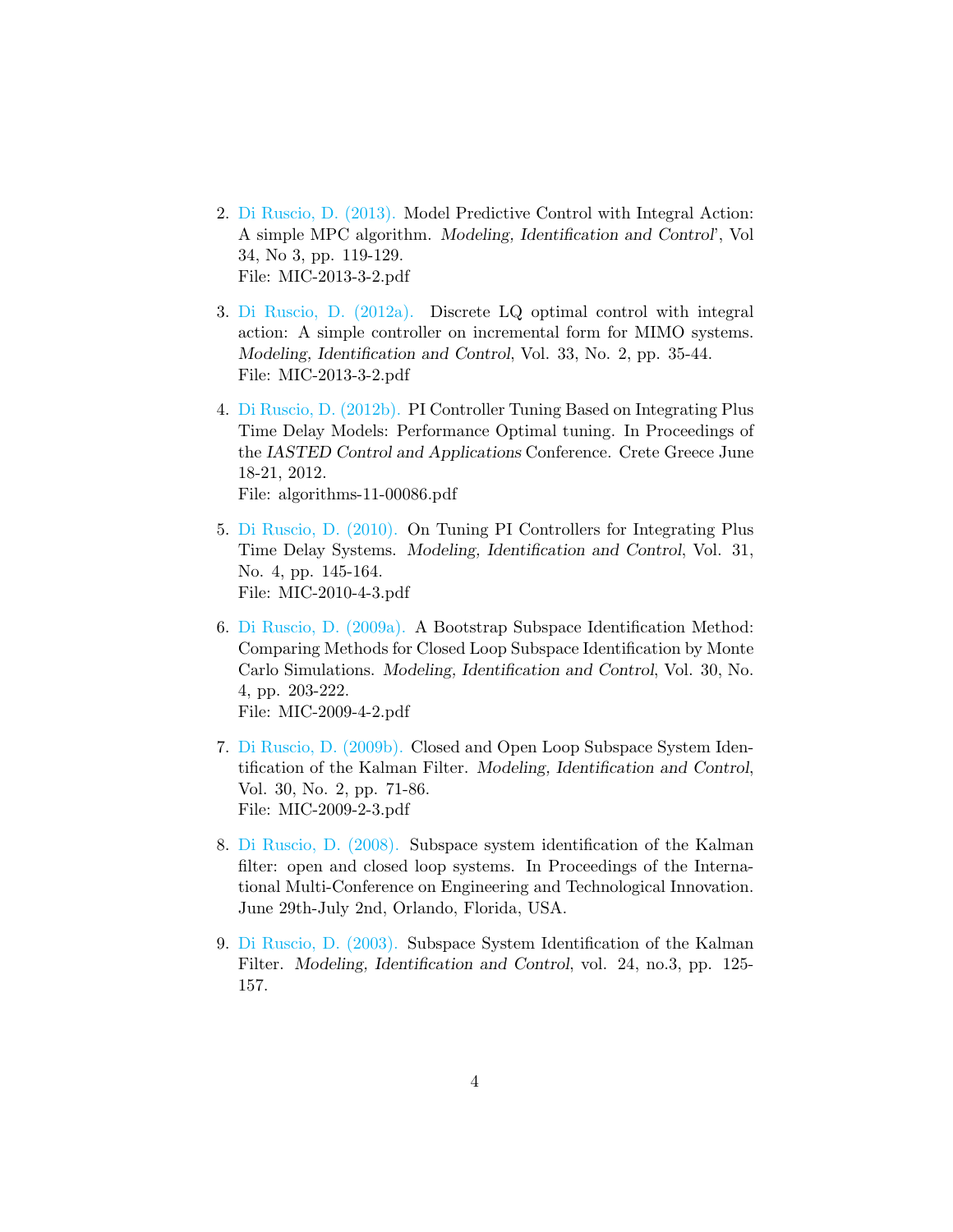10. [Di Ruscio, D. \(2000\).](https://www.sciencedirect.com/science/article/pii/S0005109899002101) A weighted view on the partial least-squares algorithm. Automatica the journal of IFAC, vol. 36, no. 6, pp. 831- 850.

File: Automatica-2000-v36-831-850.pdf

- 11. Di Ruscio, D. (2000). Subspace System Identification of Multiple Time Series and Different Sampling rates. In Proceedings for the IFAC Symposium on System Identification, Santa Barbara, California, U.S.A., June 21-23.
- 12. Di Ruscio, D. (2000). The conjugate gradient method and partial least squares: Dynamic systems, multivariate and errors in variables extensions. Proceedings of the 9th Nordic Process Control Workshop, Lyngby, Denmark.
- 13. [Di Ruscio, D. \(1998\).](http://www.mic-journal.no/PDF/1998/MIC-1998-3-1.pdf) The partial least squares algorithm: a truncated Cayley-Hamilton series approximation used to solve the regression problem. Modeling, Identification and Control, vol. 19, no.3, pp. 117-140.
- 14. [Di Ruscio, D. and B. Foss \(1998\).](http://davidr.no/cv_dir/papers/ddir_dycops98.pdf) On Model Based Predictive Control. The 5th IFAC Symposium on Dynamics and Control of Process Systems, Corfu, Greece, June 8-10,1998.
- 15. Di Ruscio, D. (1997a). On Subspace Identification of the Extended Observability Matrix. In the proceedings of the 36th Conference on Decision and Control 1997, San Diego, California, December 6-14.
- 16. Di Ruscio, D. (1997b). Model Based Predictive Control: An extended state space approach. In proceedings of the 36th Conference on Decision and Control 1997, San Diego, California, December 6-14.
- 17. Di Ruscio, D. (1997c). Model Predictive Control and Identification: A linear state space model approach. In proceedings of the 36th Conference on Decision and Control 1997, San Diego, California, December 6-14.
- 18. Di Ruscio, D. (1997d). Model Predictive Control and Identification of a Thermo Mechanical Pulping Plant: A linear state space model approach. Control 1997, Sydney Australia, October 20-22, 1997.
- 19. Di Ruscio, D. (1997e). Model Based Predictive Control: An extended state space approach. Control 1997, Sydney Australia, October 20-22, 1997.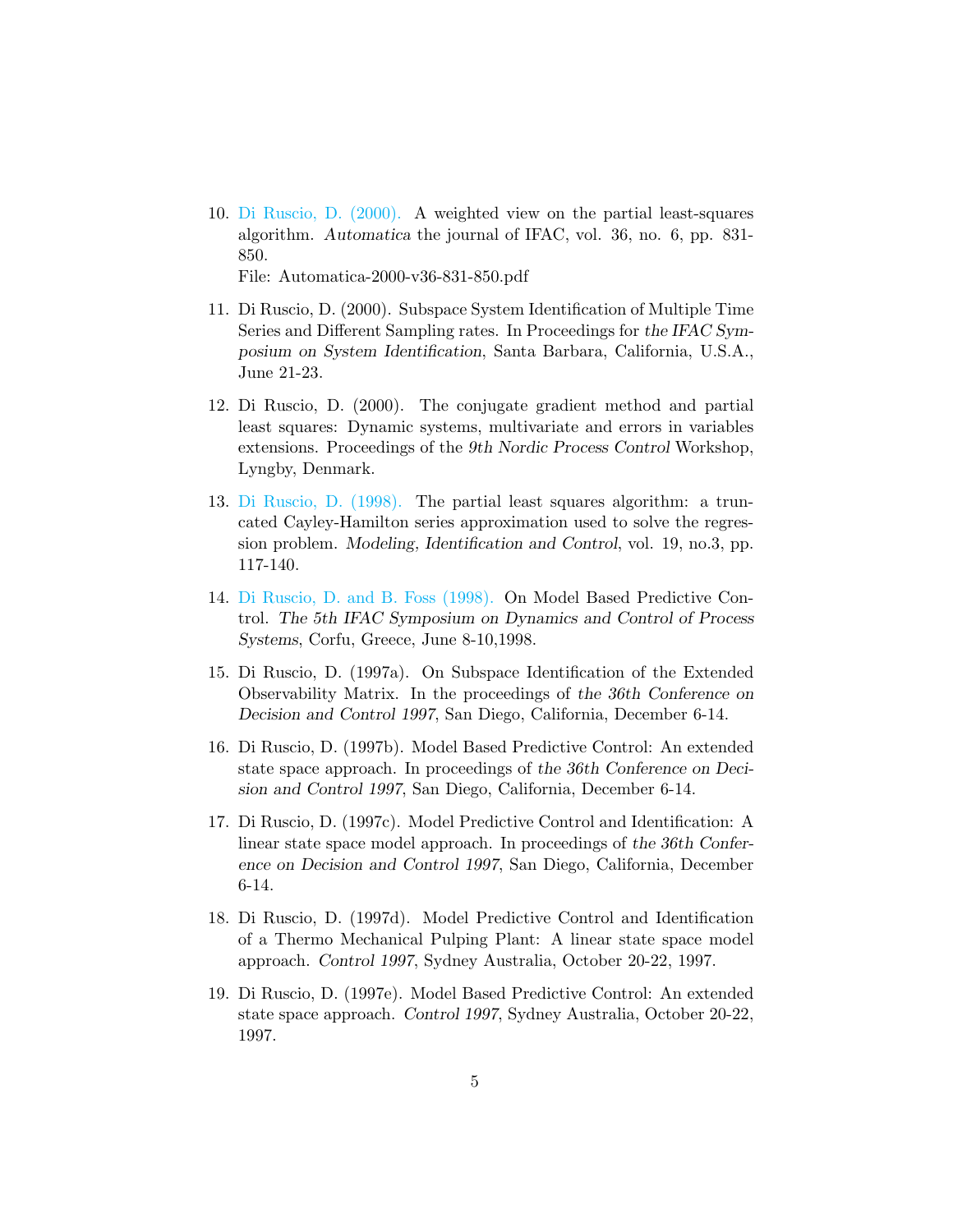- 20. Di Ruscio, D. (1997f). A Method for Identification of Combined Deterministic Stochastic Systems. In Applications of Computer Aided Time Series Modeling. Editor: Aoki. M. and A. Hevenner, Lecture Notes in Statistics Series, Springer Verlag, 1997, pp. 181-235.
- 21. [Di Ruscio, D. and J. G Balchen \(1997g\).](http://www.mic-journal.no/ABS/MIC-1997-3-2.asp) A State Space Model for the Wood Chip Refining Process. Modeling, Identification and Control, vol. 17, no.3.
- 22. Di Ruscio, D. (1997h). Recursive Subspace System identification. Proceedings of the 7th Nordic Process Control Workshop, Wadal, Norway.
- 23. Di Ruscio, D. (1997i). Model Predictiove Control. Proceedings of the 7th Nordic Process Control Workshop, Wadal, Norway.
- 24. [Di Ruscio, D. \(1996a\).](http://www.mic-journal.no/ABS/MIC-1996-3-3.asp) Combined Deterministic and Stochastic System Identification and Realization: DSR-a subspace approach based on observations. Modeling, Identification and Control, vol. 17, no.3.
- 25. [Di Ruscio, D. \(1996b\).](http://davidr.no/cv_dir/papers/ddir_halifax96b.pdf) A Dynamic Model for the Pressure and the Flow of Steam in a TMP Refiner. Control Systems 1996, Nova Scotia, Canada, April 30 - May 2, 1996.
- 26. [Di Ruscio, D. \(1996c\).](http://davidr.no/cv_dir/papers/ddir_halifax96a.pdf) Subspace Identification for Dynamic process Analysis and Modeling. Control Systems 1996, Nova Scotia, Canada, April 30 - May 2, 1996.
- 27. [Di Ruscio, D. \(1995b\).](http://davidr.no/cv_dir/papers/ddir_ecc95.pdf) A method for identification of combined deterministic stochastic systems: robust implementation. The Third European Control Conference ECC95, September 5-8, Rome, Italy.
- 28. [Di Ruscio, D. \(1995a\).](http://www.mic-journal.no/PDF/1995/MIC-1995-3-2.pdf) A method for the identification of state space models from input and output measurements. Modeling, Identification and Control, vol. 16, no.3.
- 29. Di Ruscio, D. (1994). Methods for the identification of state space models from input and output measurements. The 10 IFAC symposium on system identification SYSID'94, Copenhagen, 4-6 July, 1994.
- 30. [Di Ruscio, D., Balchen J. G. and A. Holmberg \(1994\).](http://davidr.no/cv_dir/papers/ddir_cs94.pdf) Experiences with a nonlinear model based control strategy applied to a two stage TMP refiner line. Control Systems 94, Stockholm, May 31 - June 2, 1994.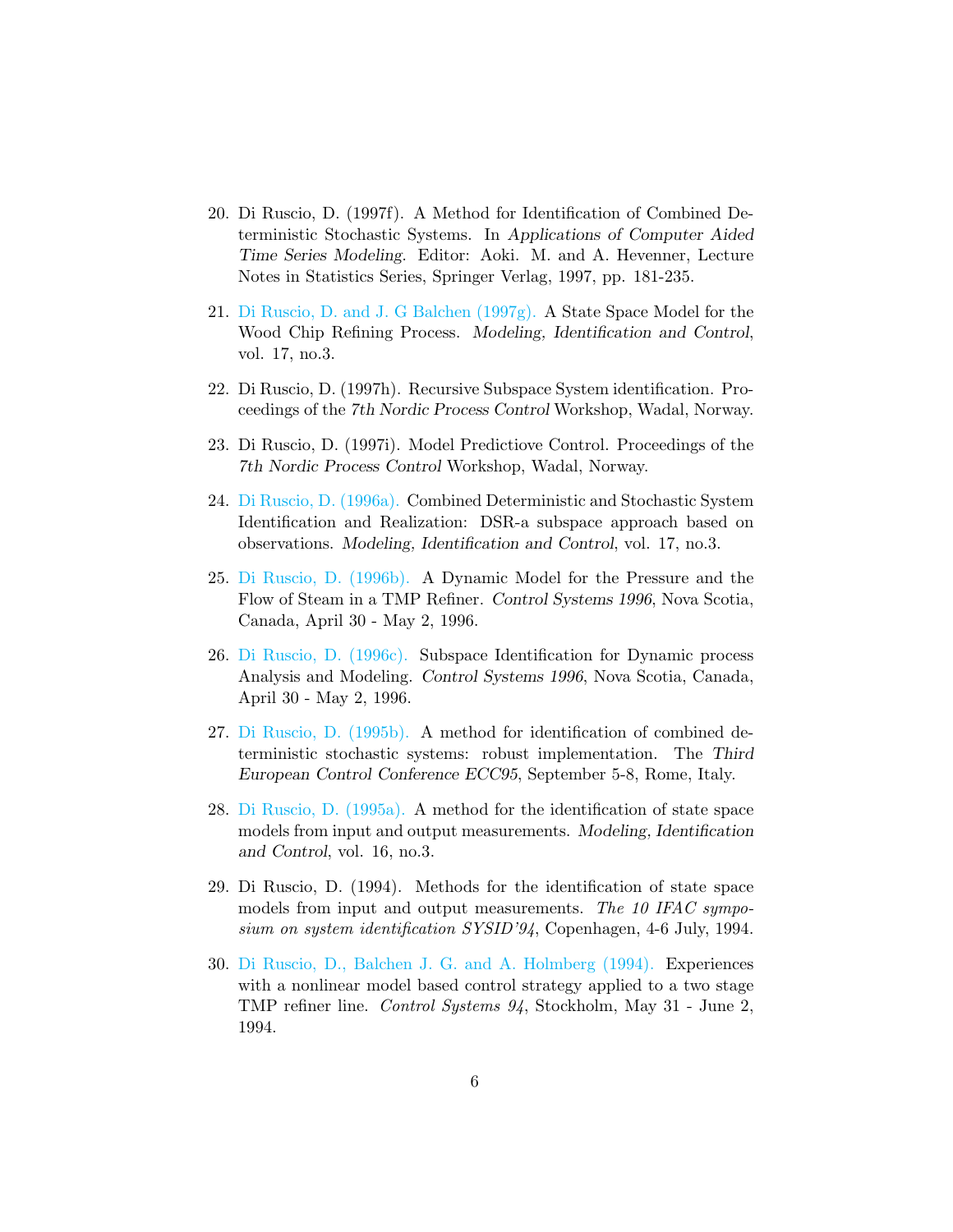- 31. [Di Ruscio, D., Henriksen, R. and J. G. Balchen \(1994\).](http://www.mic-journal.no/ABS/MIC-1994-1-5.asp) A Solution to the Problem of Constructing a State Space Model from Time Series. Modeling, Identification and Control, vol. 15, no. 1, 55-63.
- 32. [Di Ruscio. D. \(1993\).](http://davidr.no/cv_dir/papers/Topics_model_based_control_thermo_pulping_David_Di_Ruscio.pdf) Topics in model based control with application to the thermo mechanical pulping process. Dr. Ing. thesis. Report no. 93-46-W. (ISBN 82-7119-513-1, ISBN 0802-3271) Department of Engineering Cybernetics, Norwegian Institute of Technology, The University of Trondheim, N-7034 Trondheim Norway.
- 33. Di Ruscio, D., Henriksen, R. and J. G. Balchen (1993). A Solution to the Problem of Constructing a State Space Model from Time Series. the 32nd IEEE Conference on Decision and Control, San Antonio, Texas, December 15-17, 1993.
- 34. [Di Ruscio, D. \(1992a\).](http://www.mic-journal.no/PDF/1992/MIC-1992-4-1.pdf) Adjustment of PID control parameters. Modeling, Identification and Control, vol. 13, no. 13, 189-197.
- 35. Di Ruscio, D. and D. Ljungquist (1992). State Space Model Realization from Input-Output Time Series. Report no. 92-106-W. Paper submitted for publication.
- 36. [Di Ruscio, D. and J. G. Balchen \(1992\).](http://davidr.no/cv_dir/papers/ddir_tmp92.pdf) A State Space Model for the TMP Process. Control Systems '92, Whistler, B. C., Canada, September 28 - October 1, 1992.
- 37. [Di Ruscio, D. \(1992b\).](http://davidr.no/cv_dir/papers/ddir_tuson92a.pdf) A Method for the Stabilization of Linear Feedback Systems. Proceedings of the 31st IEEE Conference on Decision and Control, Tucson, Arizona, December 16-18, 1992.
- 38. [Di Ruscio, D. \(1992c\).](http://davidr.no/cv_dir/papers/ddir_tuson92b.pdf) Measures for Stability Robustness in Linear Quadratic Systems. Proceedings of the 31st IEEE Conference on Decision and Control, Tucson, Arizona, December 16-18, 1992.
- 39. [Di Ruscio, D. \(1992d\).](http://www.mic-journal.no/ABS/MIC-1992-1-2.asp) On the Location of LQ-Optimal Closed Loop Poles. Modeling, Identification and Control, 1992, vol. 13, No. 1, 15-23.
- 40. [Di Ruscio, D. \(1991a\).](http://www.mic-journal.no/ABS/MIC-1991-3-5.asp) Maximal imaginary eigenvalues in optimal systems. Modeling, Identification and Control, 1991, vol. 12, No. 3, 149-158.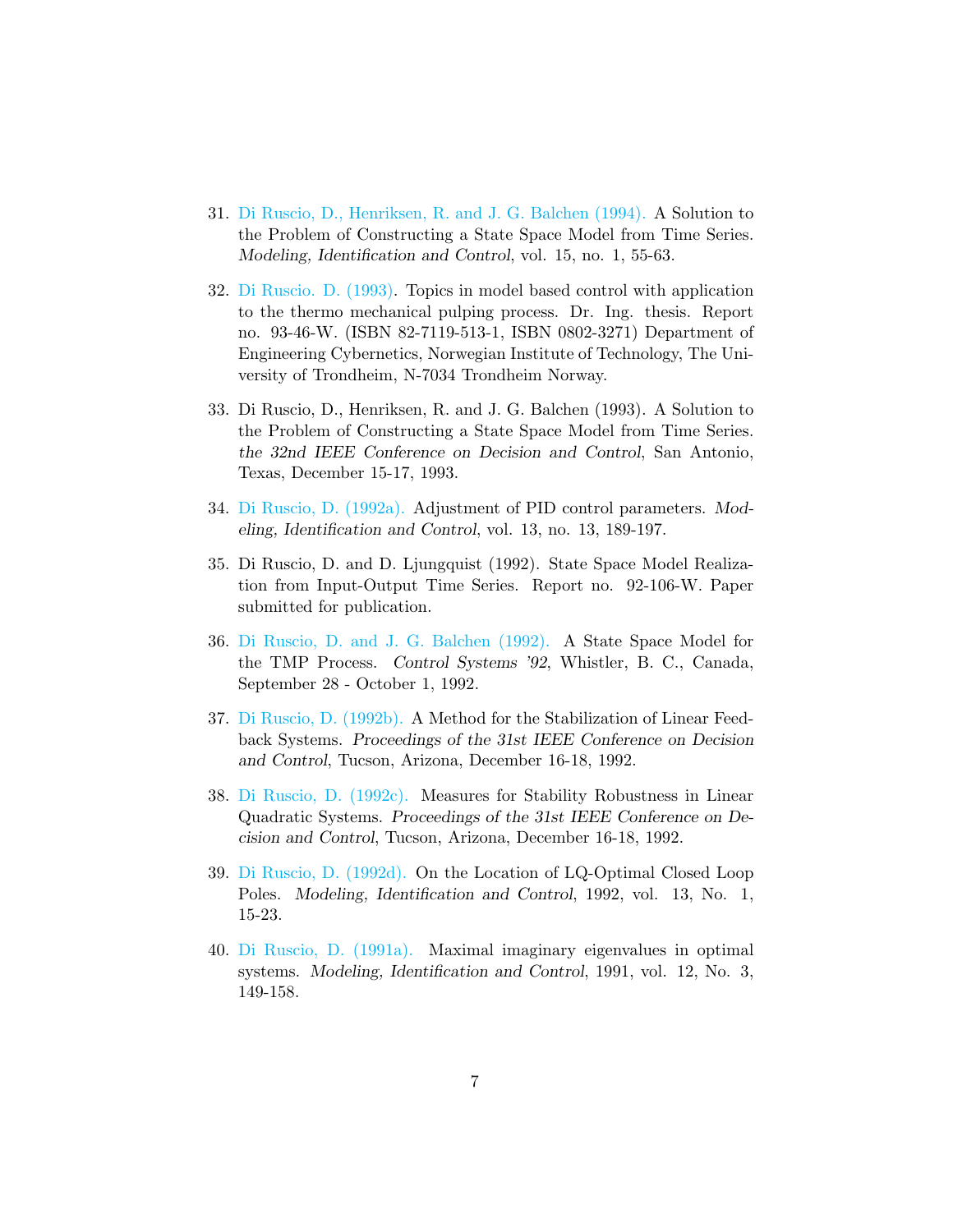- 41. [Di Ruscio, D. \(1991b\).](http://davidr.no/cv_dir/papers/ddir_ecc91.pdf) Maximal imaginary eigenvalues in optimal systems. Proceedings 1th ECC - European Control Conference, Grenoble, July 2-5, 1991.
- 42. [Di Ruscio, D., and J. G. Balchen \(1991a\).](http://davidr.no/cv_dir/papers/ddir_zurich91b.pdf) Design of Robust Suboptimal Controllers with a Specified Structure. 1th IFAC Symposium on Design Methods of Control Systems, Zurich, September 4-6, 1991.
- 43. [Di Ruscio, D., and J. G. Balchen \(1991b\).](http://davidr.no/cv_dir/papers/ddir_zurich91.pdf) A Schur Method for Designing LQ-Optimal Systems with Prescribed Eigenvalues. 1th IFAC Symposium on Design Methods of Control Systems, Zurich, September 4-6, 1991.
- 44. [Di Ruscio, D. \(1991c\).](http://davidr.no/cv_dir/papers/ddir_brighton91.pdf) On the Location of LQ-Optimal Closed Loop Poles. 30th IEEE Conference on Decision and Control, Brighton, December 11-13, 1991.
- 45. [Di Ruscio, D. \(1990\).](http://www.mic-journal.no/ABS/MIC-1990-2-5.asp) A note on a necessary condition for optimality. Modeling, Identification and Control, vol. 11, no. 2.
- 46. [Di Ruscio, D., and J. G. Balchen \(1990a\).](http://www.mic-journal.no/ABS/MIC-1990-1-5.asp) A Schur method for designing LQ-optimal systems with prescribed eigenvalues. Modeling, Identification and Control, vol. 11, no. 1.
- 47. [Di Ruscio, D and J.G. Balchen \(1990b\).](http://www.mic-journal.no/ABS/MIC-1990-3-3.asp) An algorithm for design of decentralized suboptimal controllers with a specified structure. Modeling, Identification and Control, vol. 11, no. 3.
- 48. Di Ruscio, D. and J. G. Balchen (1996). A State Space Model for the Wood Chip Refining Process. Journal of Pulp and Paper Science, vol. 22, No. 3.

### Commercial Reports

- 1. Di Ruscio, D. (1997). Vurdering av modell prediktiv regulering (MPC) basert styringssystem for nytt blekeri ved Union Bruk. (In progress.)
- 2. Di Ruscio, D. (1997). Advanced Process and Quality Control. Report for Norse Hydro, Forskningssenteret. Project PR7-1272.01
- 3. Di Ruscio, D. (1997). Optimal Bakvannsregulering. Report for Union Bruk, Skien. (In Norwegian).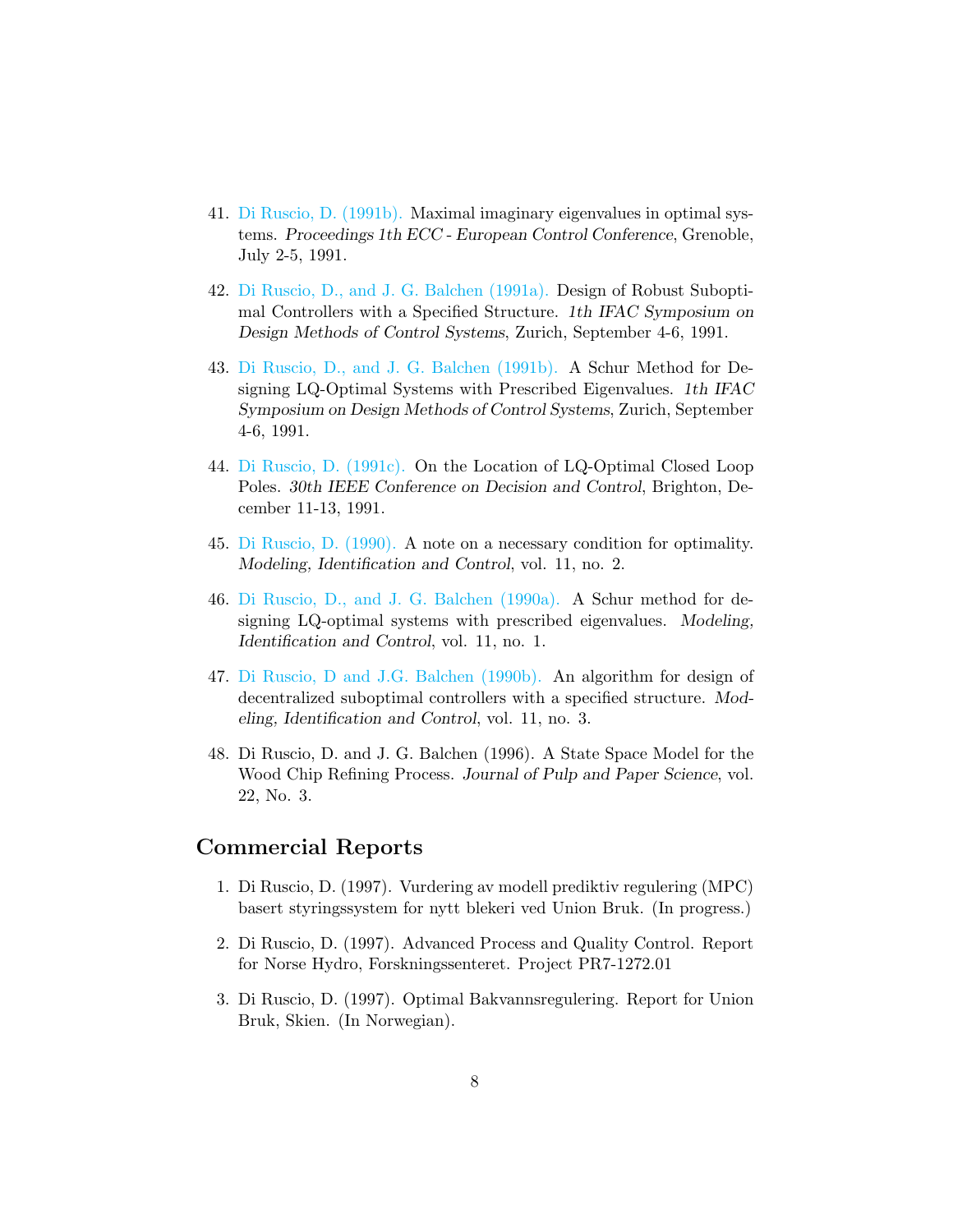- 4. Holmberg, A. and Di Ruscio, D. (1995a). Modellbasert styring av TMP prosessen. Praktiske løsninger og resultater. Report-nr:215. Norske Skog Teknikk, N-7620 Skogn.
- 5. Di Ruscio, D. (1995b). Model based control of the TMP process. Theoretical foundations. Report-nr:214. Norske Skog Teknikk, N-7620 Skogn.
- 6. Di Ruscio, D. (1995b). Topics in modeling and model based control of a two stage thermo mechanical pulping refiner line. Norske Skog Teknikk, N-7620 Skogn.
- 7. Di Ruscio, D. (1995c). A program for state space model identification of time series. Version 1.0, version 1.1. Fantoft Prosess AS., P.O. Box 306, N-1301 Sandvika.
- 8. Di Ruscio, D. (1994a). Time series modeling of a distillation column. (the Nynäshamn raw oil distillation column). Fantoft Prosess AS., P.O. Box 306, N-1301 Sandvika.
- 9. Di Ruscio, D. (1994b). Analyse av data fra en roterovn ved Hydro magnesium.. Fantoft Prosess AS., P.O. Box 306, N-1301 Sandvika.
- 10. Di Ruscio, D. (1987). Dynamic mathematical models for a binary distillation process. (In Norwegian). Report 87-64-U. Dept. of Engineering Cybernetics, The Norwegian Institute of Technology, Trondheim.
- 11. Di Ruscio, D. (1987). A quasi dynamical optimal control strategy applied to a distillation column. (In Norwegian). Report 87-65-U. Dept. of Engineering Cybernetics, The Norwegian Institute of Technology, Trondheim.

## Software for Subspace System Identification

• D-SR Toolbox for MATLAB Software for efficient subspace system identification based on open as well as closed loop data. The acronym DSR comes from the paper title "Combined Deterministic and Stochastic System Identification and Realization: DSR-a subspace approach based on observations." by Di Ruscio (1996).

Toolbox licence bought by many major industrial companies in Norway, e.g. Hydro, Norske Skog, Statoil, Kongsberg, Borealis, Predictor etc.